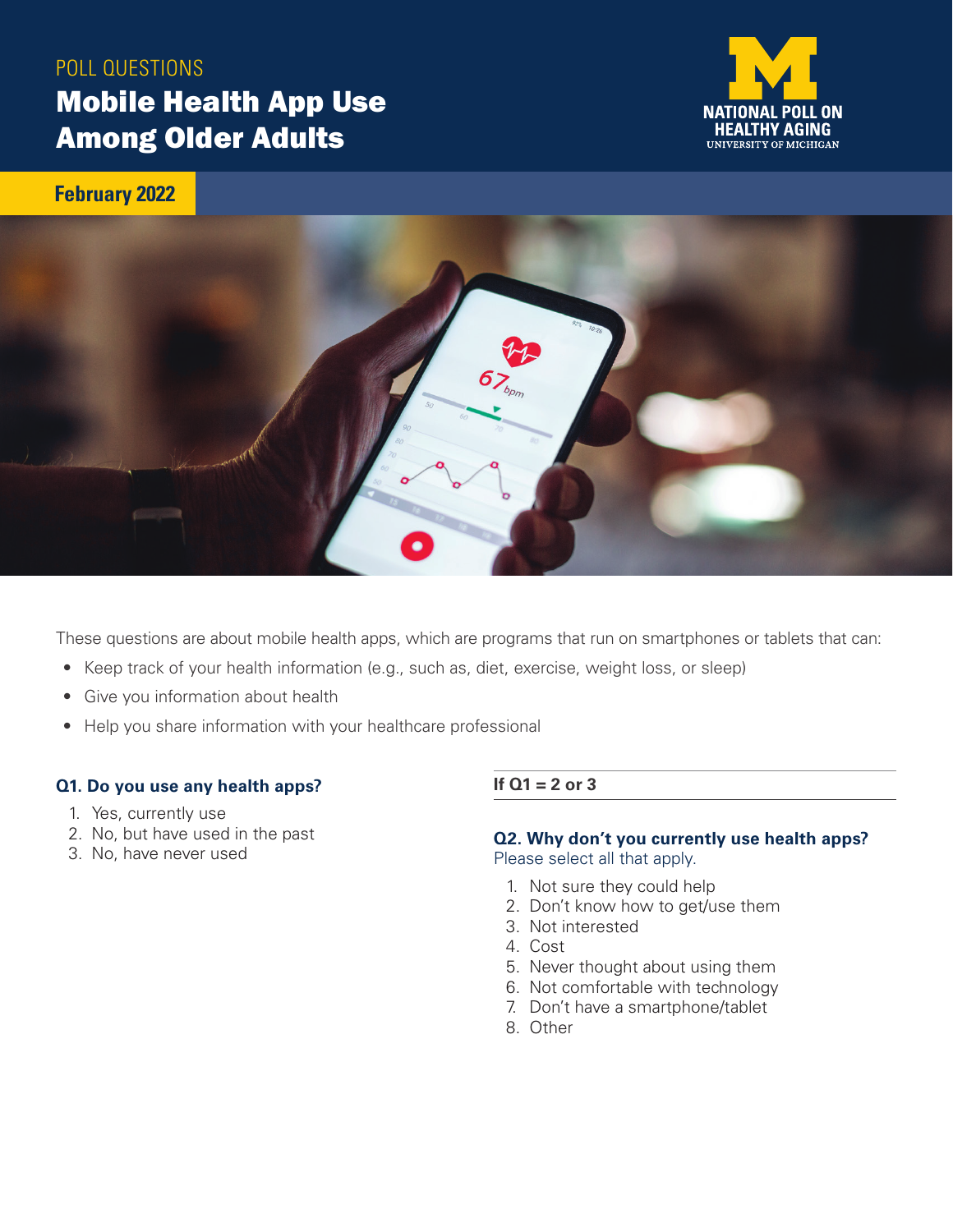

### **If Q1 = 1 or 2**

# **Q3. Do you or have you ever used health app(s) for...**

|                                 | <b>Currently use</b> | <b>Stopped using</b> | <b>Have never used</b> |
|---------------------------------|----------------------|----------------------|------------------------|
| Nutrition/diet                  |                      |                      |                        |
| Exercise/physical activity      |                      |                      |                        |
| Weight loss                     |                      |                      |                        |
| Sleep                           |                      |                      |                        |
| Mental health/stress management |                      |                      |                        |
| <b>Blood pressure</b>           |                      |                      |                        |
| Meditation                      |                      |                      |                        |
| Other                           |                      |                      |                        |

#### **If Q1 = 1 or 2**

# **Q4. How do you/did you use health apps?**

#### Please select all that apply.

- 1. Keep track of your health (such as diet, exercise, weight loss, or sleep)
- 2. Share or compete with family/friends
- 3. Get information about health
- 4. Share information with your healthcare provider(s)
- 5. Other

# **If Q1 = 1 or 2**

# **Q5. How confident are you that your personal data on health apps will be kept private and secure?**

- 1. Very confident
- 2. Somewhat confident
- 3. Not confident

#### **Q6. Do you have diabetes?**

- 1. Yes, type 1
- 2. Yes, type 2
- 3. Yes, other (not type 1 or type 2)
- 4. Yes, don't know which type
- 5. No

**If Q6 = 1 or 2, and Q1 = 1 or 2**

# **Q7. Do you currently use a health app to track your blood sugar?**

- 1. Yes
- 2. No, but I may be interested in using one
- 3. No, and I am not interested in using one

# **If Q6 = 1 or 2 and Q1 = 1 or 2**

#### **Q8. Do you currently use a health app to track your diabetes medication?**

- 1. Yes
- 2. No, but I may be interested in using one
- 3. No, and I am not interested in using one